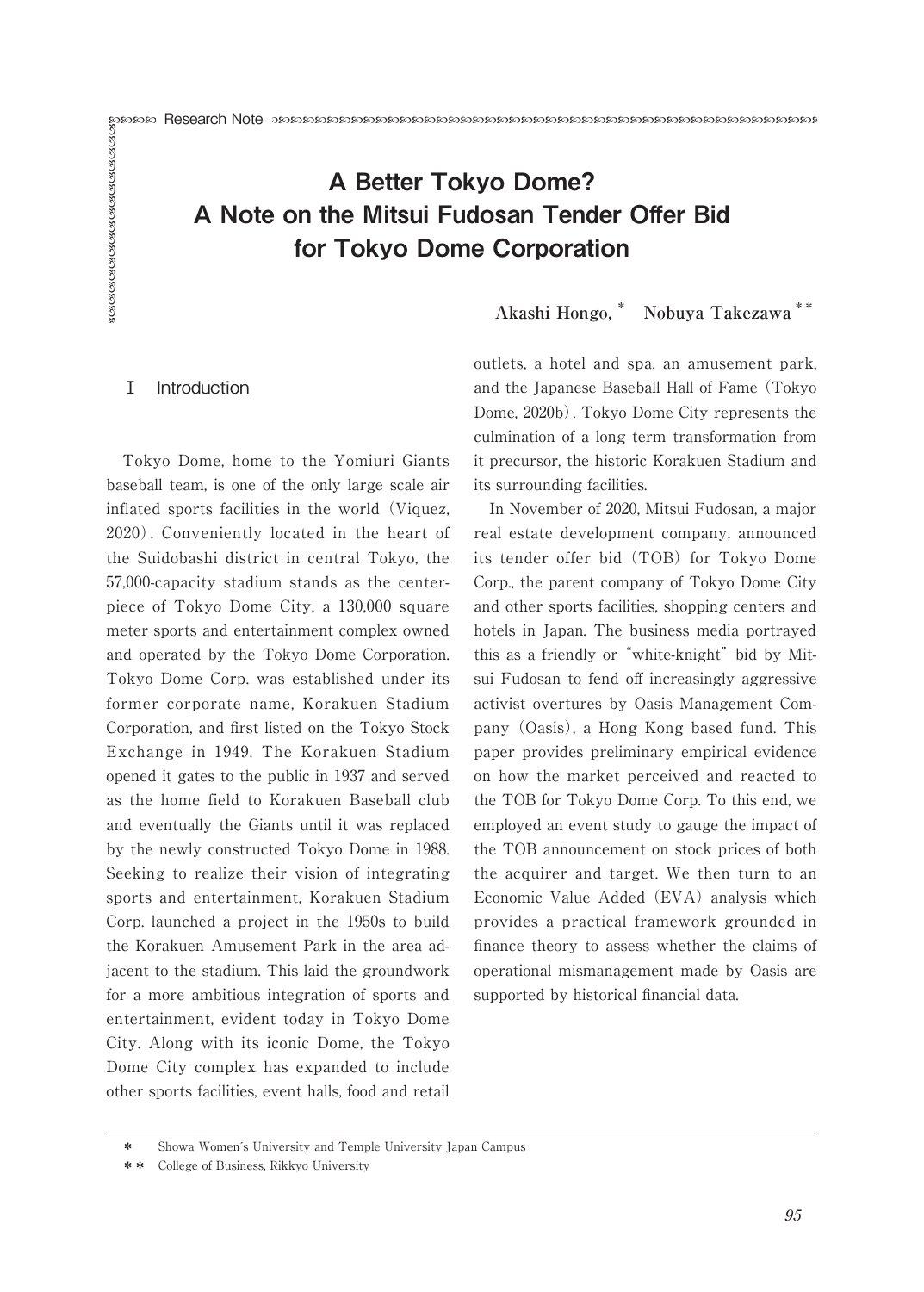# Ⅱ The Tender Offer Bid for Tokyo Dome Corporation

The Mitsui Fudosan TOB for Tokyo Dome corporation was announced on 27 November 2020. The tender offer commenced 29 November 2020 and ended 18 January 2021 in accordance with the duration guidelines set by the Securities and Exchange Act of 1971 stipulating the offer be set at 20 to 60 days from the public notice of the offer (Komoto, 2000). Based on the terms of the TOB, Mitsui Fudosan would purchase all tendered shares of Tokyo Dome Corp. at 1,300 yen per share, subject to the condition of the minimum purchase requirement of 61,805,100, representing two-thirds of the voting rights of the firm, being met. At the close of the TOB, the final tally of shares tendered stood at 78,737,609 shares or 85 percent of the shares outstanding (Tokyo Dome, 2021).

On 30 January 2020, nearly a year prior to the settlement of the Mitsui Fudosan TOB, Oasis Management holding a 9.61 percent stake in the share of Tokyo Dome Corp., submitted a preliminary proposal to purchase all of Tokyo Dome Corp. shares at 1,300 yen per share. Shortly thereafter, Oasis publicly released a comprehensive plan to renovate the aging stadium and its adjacent entertainment and hotel facilities. Titled "A Better Tokyo Dome," the plan criticized areas that Oasis perceived as mismanaged opportunities for revenue and growth. The aged Dome offered room for improvement including digital infrastructure to boost sponsorship revenues as well as the potential sale of naming rights (Oasis, 2020). Meetings between Tokyo Dome Corp. and Oasis over the following months failed to reach a mutually agreeable outcome. The timeline of the events are summarized in Table 1.

In August 2020, Tokyo Dome Corp. management under increasing pressure from Oasis began soliciting business proposals including price and number shares to be purchased. Mitsui Fudosan proposed to purchase all outstanding Tokyo Dome Corp. shares and separately arranged

| January 30  | Oasis approaches Tokyo Dome with preliminary offer of 1,300 yen per share                                                            |  |  |  |
|-------------|--------------------------------------------------------------------------------------------------------------------------------------|--|--|--|
| January 31  | Oasis proposes "A Better Tokyo Dome"                                                                                                 |  |  |  |
| February    | Oasis and Tokyo Dome meet                                                                                                            |  |  |  |
| June        | Oasis and Tokyo Dome meet                                                                                                            |  |  |  |
| July        | Tokyo Dome, Yomiuri Shimbun, Yomiuri Giants hold joint press conference                                                              |  |  |  |
| August      | Tokyo Dome reviews various proposals for TOB including Mitsui Fudosan                                                                |  |  |  |
| October 19  | OASIS calls for an extraordinary general meeting (EGM) of shareholders<br>to remove three Directors: T. Nagaoka, N. Mori, T. Akiyama |  |  |  |
| November 10 | Announces EGM for December 17                                                                                                        |  |  |  |
|             | November 12 Mitsui Fudosan proposes TOB at 1,200 yen with Yomiuri Shimbun Holdings                                                   |  |  |  |
|             | November 18 Revised proposal to 1,250 yen                                                                                            |  |  |  |
|             | November 24 Final proposal at 1,300 yen                                                                                              |  |  |  |
|             | November 26 Tokyo Dome accepts November 24 proposal at 1,300 yen                                                                     |  |  |  |
| November 27 | Officially Announce TOB for Tokyo Dome                                                                                               |  |  |  |

#### Table 1 Timeline of Events

Note: compiled by authors from press release (Tokyo Dome, 2020a).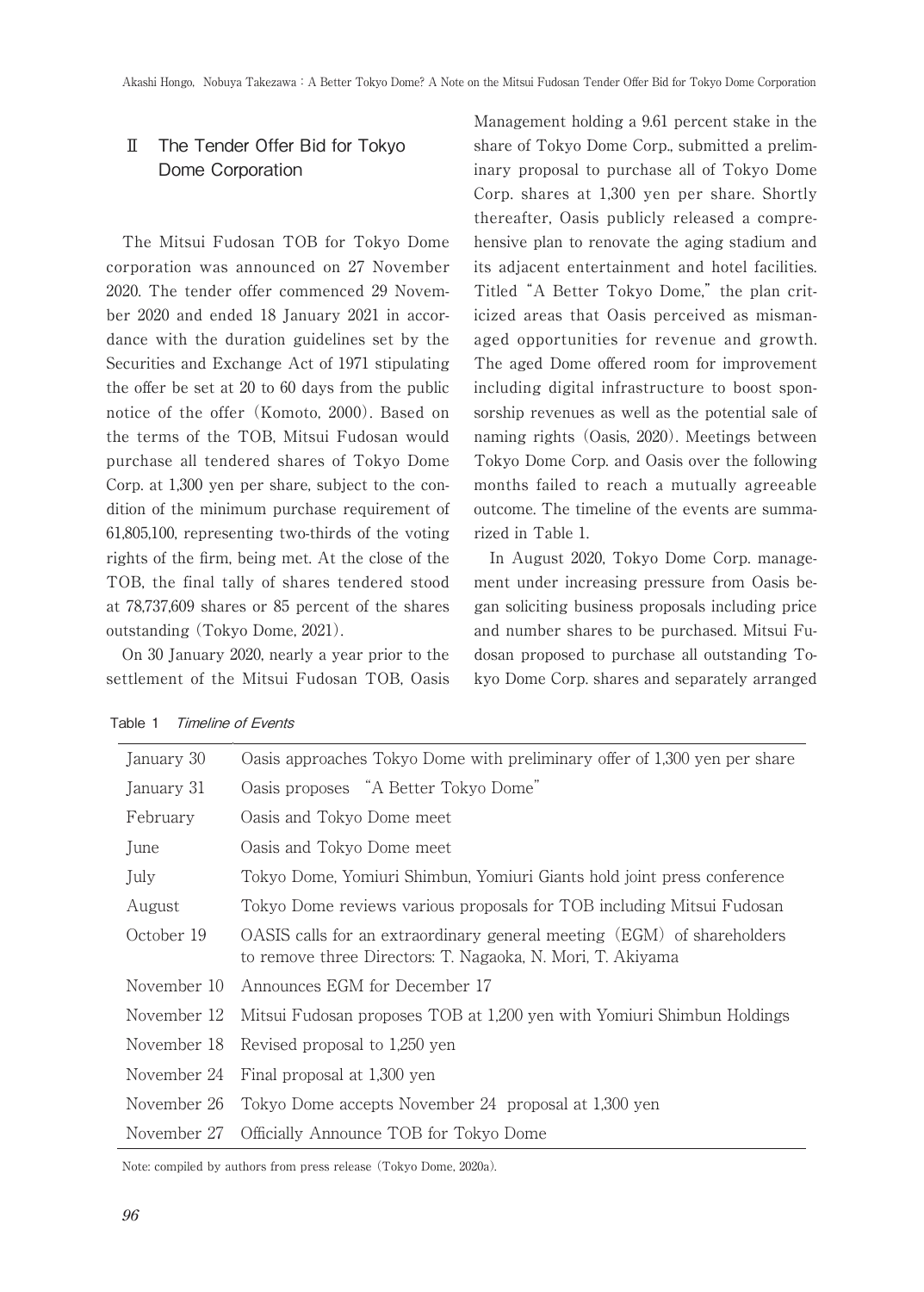to sell 20 percent of the acquired firm to the Yomiuri Shimbun Group, the owner of the Yomiuri Giants. This agreement effectively made Tokyo Dome Corp. a jointly operated subsidiary of a newly forged alliance between Yomiuri Shimbun and Mitsui Fudosan. By integrating the operations of the Yomiuri Giants baseball team with that of the stadium facilities, and leveraging Mitsui Fudosan's know-how in real estate development, they expected to capitalize on the potential synergy effects from "improving customer satisfaction and profitability" (Tokyo Dome, 2020a, p.13). Mitsui Fudosan's earlier development projects - the Mitsui Fudosan Sport Academy and Tokyo Midtown Hibiya project – afforded them unique insights into the development of "neighborhoods" centered around sports and entertainment. Coupled with the support of the Giants, one of the most marketable brands in Japanese professional sports, the acquisition and partnership presented an opportunity and challenge like no other.

The effort to modernize the 32 year old Dome would require significant investments to upgrade physical and digital infrastructure in order to improve the fan experience and profitability. The installing of LED sponsorship signage, implementing of new digital technology for large scale displays, and enhancing the viewing environment in hospitality areas should help boost revenue growth. The introduction of mobile order systems for food and beverage service, and high density Wi-Fi and 5G communications infrastructure should lay the foundation for greater opportunities for digital fan engagement (Tokyo Dome, 2020a).

The plan outlined in the Tokyo Dome Corp. press release of 27 November 2020 for renovating the Dome facilities is consistent with the Oasis business proposal (2020) with stadium naming rights standing out as the one major exception. Oasis (2020) estimated that the Tokyo Dome naming rights could generate an increase of 0.6 billion yen in annual profits. Oasis envisioned a long term naming rights deal of 10 years or more, packaged together with exclusive benefits including hospitality related privileges such as tickets and premium seating, and additional opportunities to promote the products and services of the sponsoring company.

## Ⅲ Event Study

To assess the extent to which the news of the November 2020 TOB for Tokyo Dome Corp. is reflected in the market, we undertook an event study (Weston et al., 1998). The market model to obtain the abnormal returns is specified in equation (1) as

$$
R_t = \beta_0 + \beta_M R_{Mt} + u_t \tag{1}
$$

where  $R_t$  is the daily return for Tokyo Dome Corp. or Mitsui Fudosan,  $R_M$  is the proxy for the market, and  $u_t$  the error term for the t th observation. The TOPIX index was used as the proxy for the market. We estimated the market model over a sample ranging from 120 days prior to the event window from  $t = -141$  days to t = -21 days for an estimation period of 6 months (assuming 20 trading days per month). The market betas for Tokyo Dome Corp. and Mitsui Fudosan were estimated at  $1.42$  ( $p<0.01$ ) and 1.64 ( $p < 0.01$ ) with an adjusted  $R^2$  of 0.46 an 0.53 respectively. The abnormal returns,  $AR_t$ , were then calculated (equation 2) for the period 20 days before and after the official announcement of the tender offer bid on 27 November 2020 (t  $= -20$  to  $t = +20$ , giving us an event window of 41 days.

$$
AR_t = R_t - (\hat{\beta}_0 + \hat{\beta}_M R_{Mt})
$$
 (2)

$$
CAR_t = \sum_{t=-20}^{t=+20} AR_t \tag{3}
$$

The cumulative abnormal returns (CAR) for Tokyo Dome Corp. (equation 3) over the 41 day event window are plotted in Figure 1. We ob-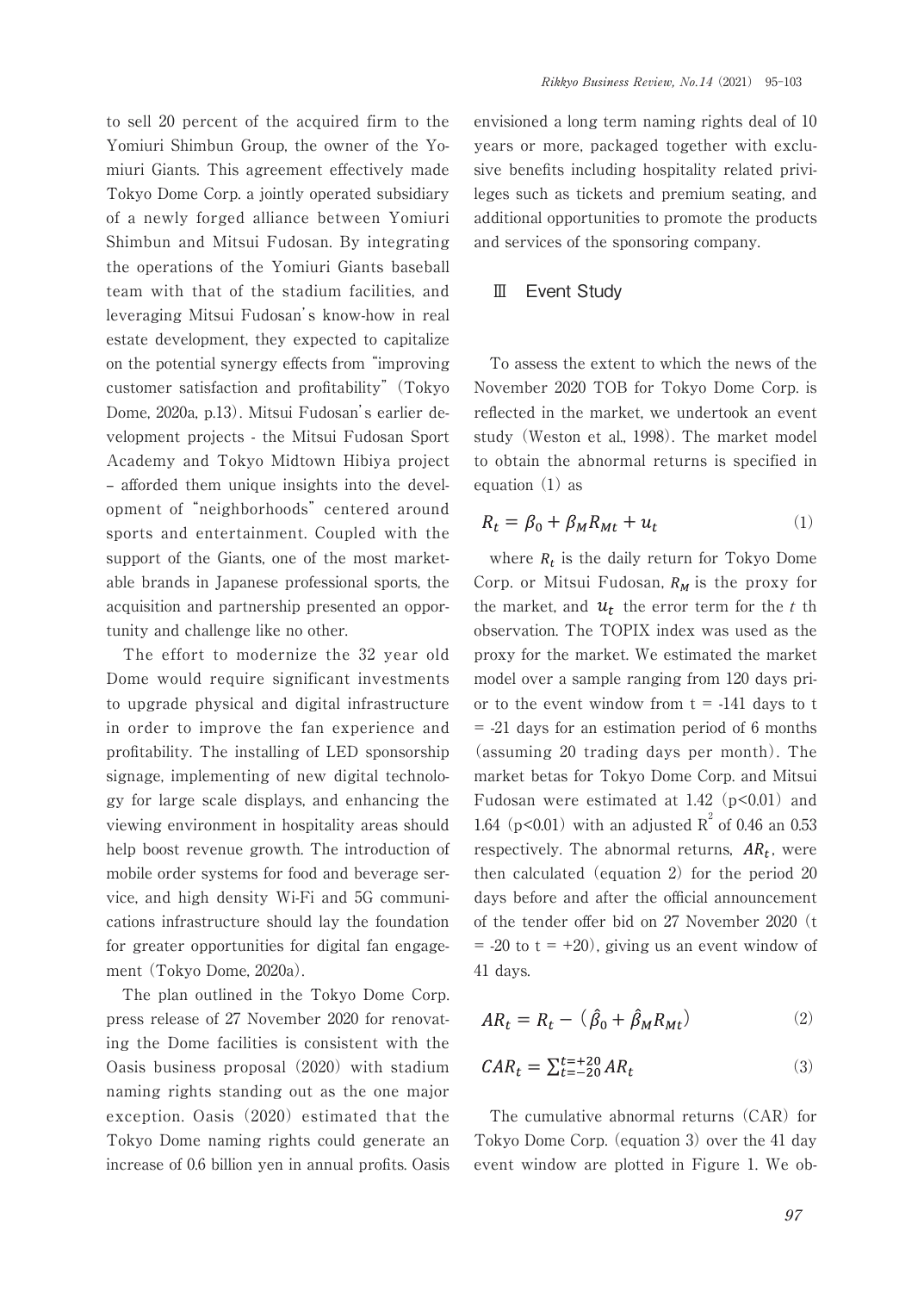

Figure 1 *CAR for Tokvo Dome*  $(t = -20$  *to*  $t = +20$ *)* 



Figure 2 *CAR for Mitsui Fudosan*  $(t = -20$  to  $t = +20$ )



Note: announcement date is t=21 on timeline in the figure.

serve a statistically significant spike in the CAR for Tokyo Dome Corp. at the announcement date of 27 November  $(t=0)$  suggesting the market reacted positively to the information of the TOB. The abnormal returns are reported for t  $= -15$  to  $t = +5$  in Table 2.

Interestingly, we did not observe an equivalent jump in the CAR for the bidder, Mitsui Fudosan, on the official announcement date (Figure 2). The abnormal return, however, was positive and statistically significant on 10 November (t = -12) when Tokyo Dome Corp. officially announced opposition to the Oasis proposal to remove its Directors (Table 2). The general pattern and trends observed for the CAR for both Tokyo Dome Corp. and Mitsui Fudosan were consistent with preliminary evidence provided by Komoto (2000) for a sample of 40 acquired companies and 24 acquirers in the 1990s and Iwai (2012) using a slightly updated data set of 298 target companies. These findings are also consistent with empirical research for the US market as summarized in Weston et al. (1998) and Gaughn (1999).

We also undertook an event study for Nippon TV Holdings since it controls the broadcasting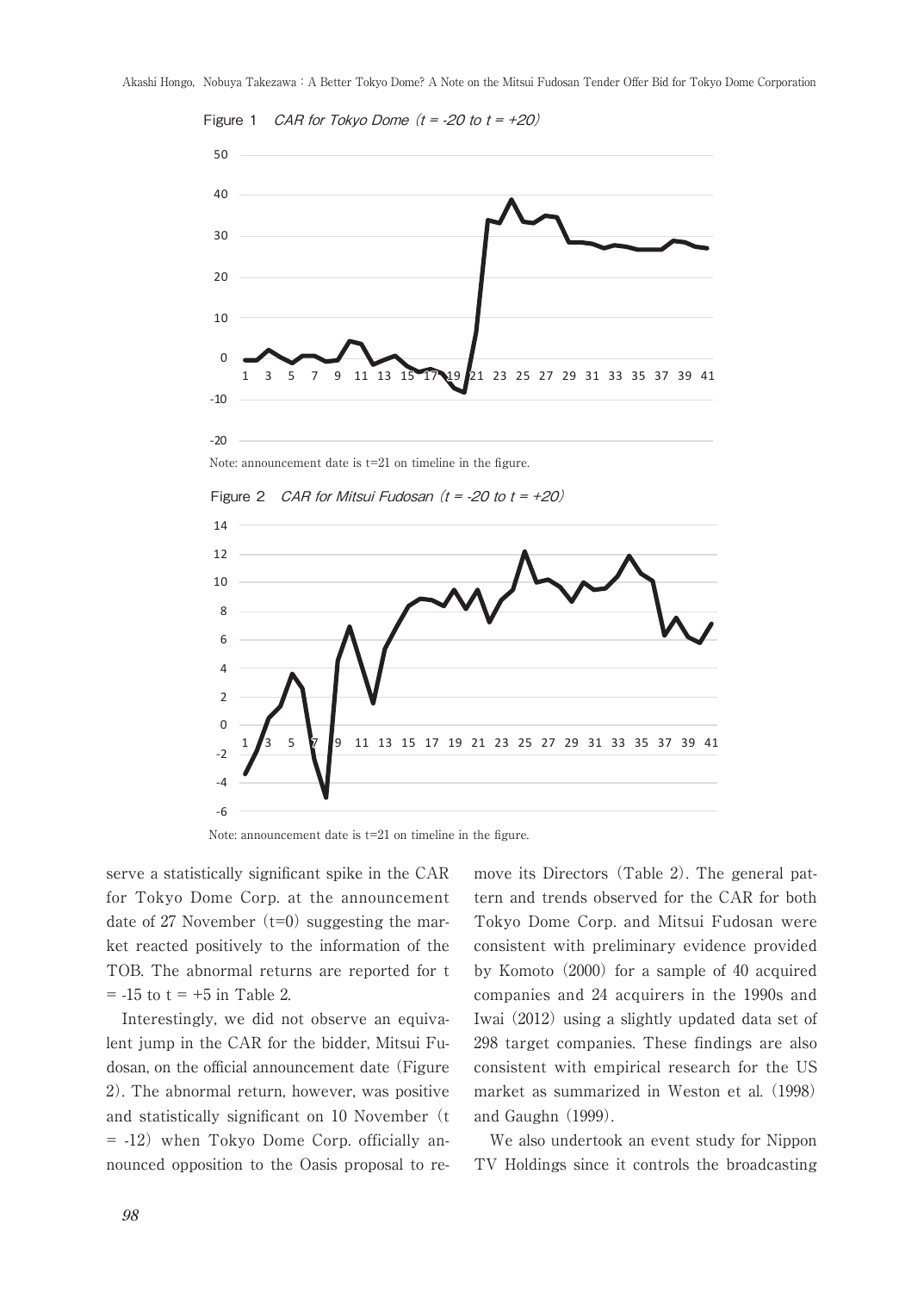|           |                    | Tokyo Dome  | Mitsui Fudosan     |             |
|-----------|--------------------|-------------|--------------------|-------------|
| Time      | Abnormal<br>Return | t-statistic | Abnormal<br>Return | t-statistic |
| $t = -15$ | 1.69               | 1.00        | $-0.98$            | 0.57        |
| $t = -14$ | $-0.002$           | 0.001       | $-4.97$            | $2.92*$     |
| $t = -13$ | $-1.49$            | 0.88        | $-2.61$            | 1.53        |
| $t = -12$ | 0.46               | 0.27        | 9.50               | $5.59*$     |
| $t = -11$ | 4.51               | $2.68*$     | 2.36               | 1.39        |
| $t = -10$ | $-0.76$            | 0.45        | $-2.67$            | 1.56        |
| $t = -9$  | $-4.93$            | $2.92*$     | $-2.65$            | 1.55        |
| $t = -8$  | 0.96               | 0.57        | 3.82               | 2.25        |
| $t = -7$  | 1.19               | 0.71        | 1.54               | 0.90        |
| $t = -6$  | $-2.57$            | 1.54        | 1.41               | 0.83        |
| $t = -5$  | $-1.20$            | 0.71        | 0.50               | 0.29        |
| $t = -4$  | 0.51               | 0.30        | $-0.05$            | 0.03        |
| $t = -3$  | $-1.07$            | 0.63        | $-0.44$            | 0.65        |
| $t = -2$  | $-3.44$            | 2.04        | 1.11               | $-0.73$     |
| $t = -1$  | $-1.24$            | 0.74        | $-1.24$            | 0.75        |
| $t = 0$   | 14.74              | $8.75*$     | 1.28               | 0.75        |
| $t = +1$  | 27.67              | 16.42*      | $-2.27$            | 1.33        |
| $t = +2$  | $-0.93$            | 0.55        | 1.59               | 0.93        |
| $t = +3$  | 5.94               | $3.52*$     | 0.64               | 0.37        |
| $t = +4$  | $-5.66$            | $3.36*$     | 2.69               | 1.58        |
| $t = +5$  | $-0.19$            | 0.11        | $-2.15$            | 1.26        |

Table 2 Abnormal Returns  $(t=15$  to  $t=+5)$ 

Note: announcement date  $t=0$  is 27 November 2020. \*: p<0.01.

rights to the Yomiuri Giants baseball games. While CAR exhibits a negative trend in the event window, we observe an upward spike in abnormal returns on the date of the TOB announcement for Tokyo Dome Corp. and a relatively large positive abnormal return on 10 November as in the case for Mitsui Fudosan (Figure 3).

We also provide preliminary evidence of a time varying market beta especially around the announcement date. A constant correlation bivariate GARCH $(1,1)$  model is estimated to obtain time varying betas (Bollerslev, 1990; Kroner & Sultan, 1993; Engle and Kroner, 1995). The mean equations in the GARCH model are

$$
R_{TD,t} = \mu_{TD} + \varepsilon_{TD,t} \tag{4}
$$

$$
R_{MKT,t} = \mu_{MKT} + \varepsilon_{MKT,t} \tag{5}
$$

where  $R_t$  is the daily return for Tokyo Dome Corp. stock (TD) and the TOPIX index (MKT),  $\mu$  denotes a constant, and  $\epsilon$  is a normally distributed error term. The conditional variance for the Tokyo Dome Corp. (TD) stock returns and TOPIX index (MKT) returns  $H_{TD,t}^2$  and  $H_{MKT,t}^2$  respectively, are given as

$$
H_{TD,t}^{2} = \omega_{TD} + \alpha_{TD}\varepsilon_{TD,t-1}^{2} + \gamma_{TD}H_{TD,t-1}^{2}
$$
 (6)  

$$
H_{MKT,t}^{2} = \omega_{MKT} + \alpha_{MKT}\varepsilon_{MKT,t-1}^{2} + \gamma_{MKT}H_{MKT,t-1}^{2}
$$
(7)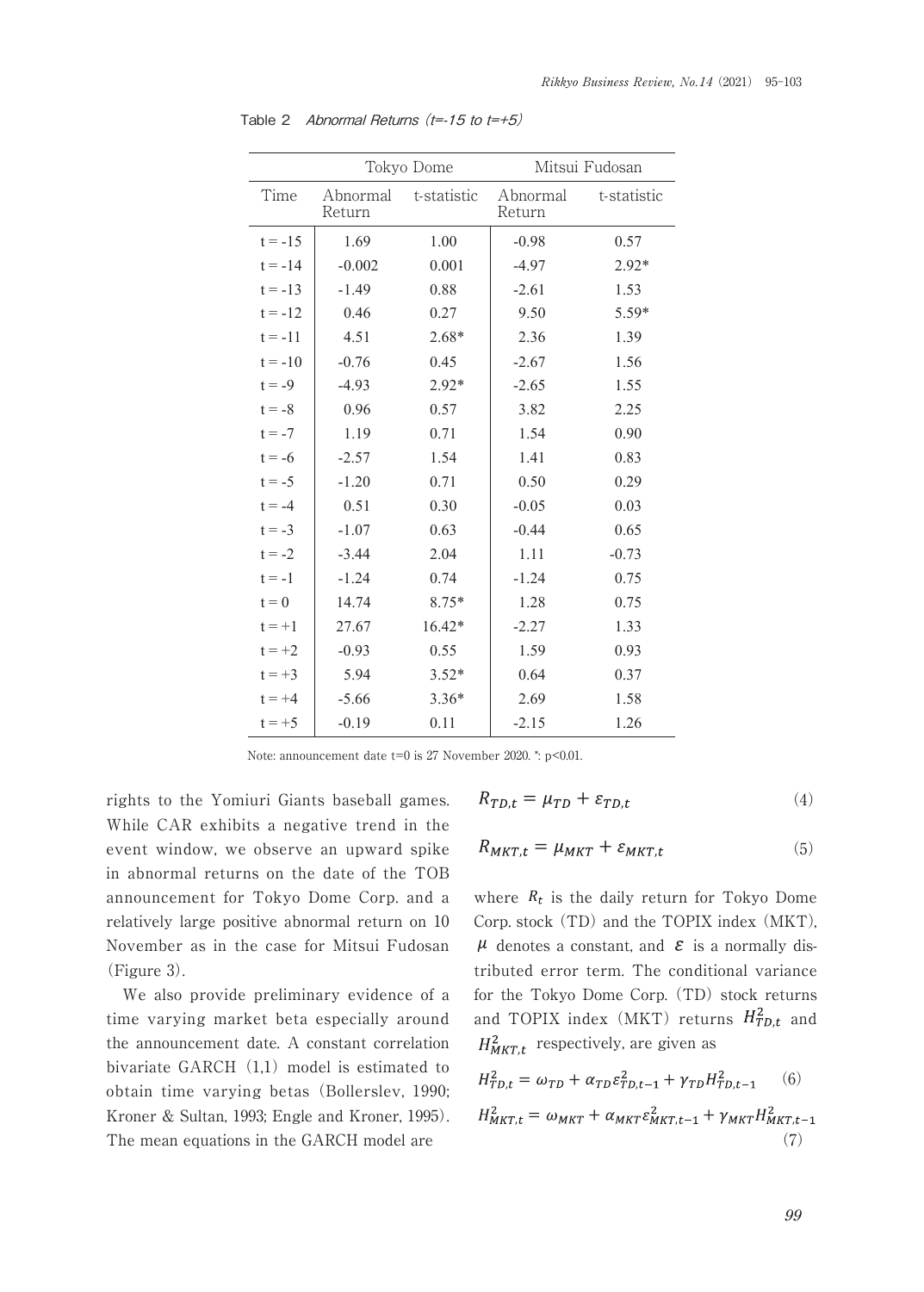

Figure 4 Fitted Bivariate GARCH (1,1) Market Beta: January 2018  $\sim$  December 2020



$$
\begin{bmatrix} H_{TD,t}^2 & H_{TD\_MKT,t} \\ H_{MKT\_TD,t} & H_{MKT,t}^2 \end{bmatrix} =
$$
\n
$$
\begin{bmatrix} H_{TD,t} & 0 \\ 0 & H_{MKT,t} \end{bmatrix} \begin{bmatrix} 1 & \rho \\ \rho & 1 \end{bmatrix} \begin{bmatrix} H_{TD,t} & 0 \\ 0 & H_{MKT,t} \end{bmatrix}
$$

0  $H_{MKT,t}$ ] [ $\rho$  1] [ 0  $H_{MKT}$ 

where the correlation between the returns,  $\rho$ . is assumed to be constant.  $H$  denotes the conditional standard deviation or covariance depending on the subscripts,  $\alpha$  and  $\gamma$  are coefficients, and the constant,  $\omega$ , is the unconditional variance. The market beta is then obtained as the ratio of the fitted time series of the conditional covariance and conditional market variance ,  $\sum_{i,t}$ . The fitted market betas are plotted in Figure 4.

 $\hat{\gamma}_{MKT}$  +  $\hat{\gamma}_{MKT}$  = 0.88 (<1) and  $\hat{\alpha}_{TD}$  +  $\hat{\gamma}_{TD}$  = 0.95  $\left($  <1) indicating some persistence in the volatil-The correlation is estimated at 0.42 with ity. The fitted market beta hovers around one over the sample period ranging from January 2018 to December 2020 (715 observations). The time varying beta, however, jumps on the announcement date of November 27 to 3.25 and then 4.9 the following day. If the ex-post fitted GARCH beta of 3.25 or even 4.9 is used to obtain the abnormal returns for the announcement date, this would not alter our qualitative findings for the event study thus indicating the results are robust to estimates of the market beta. We also note that our findings summarized in Table 2 are robust to the length of the estima-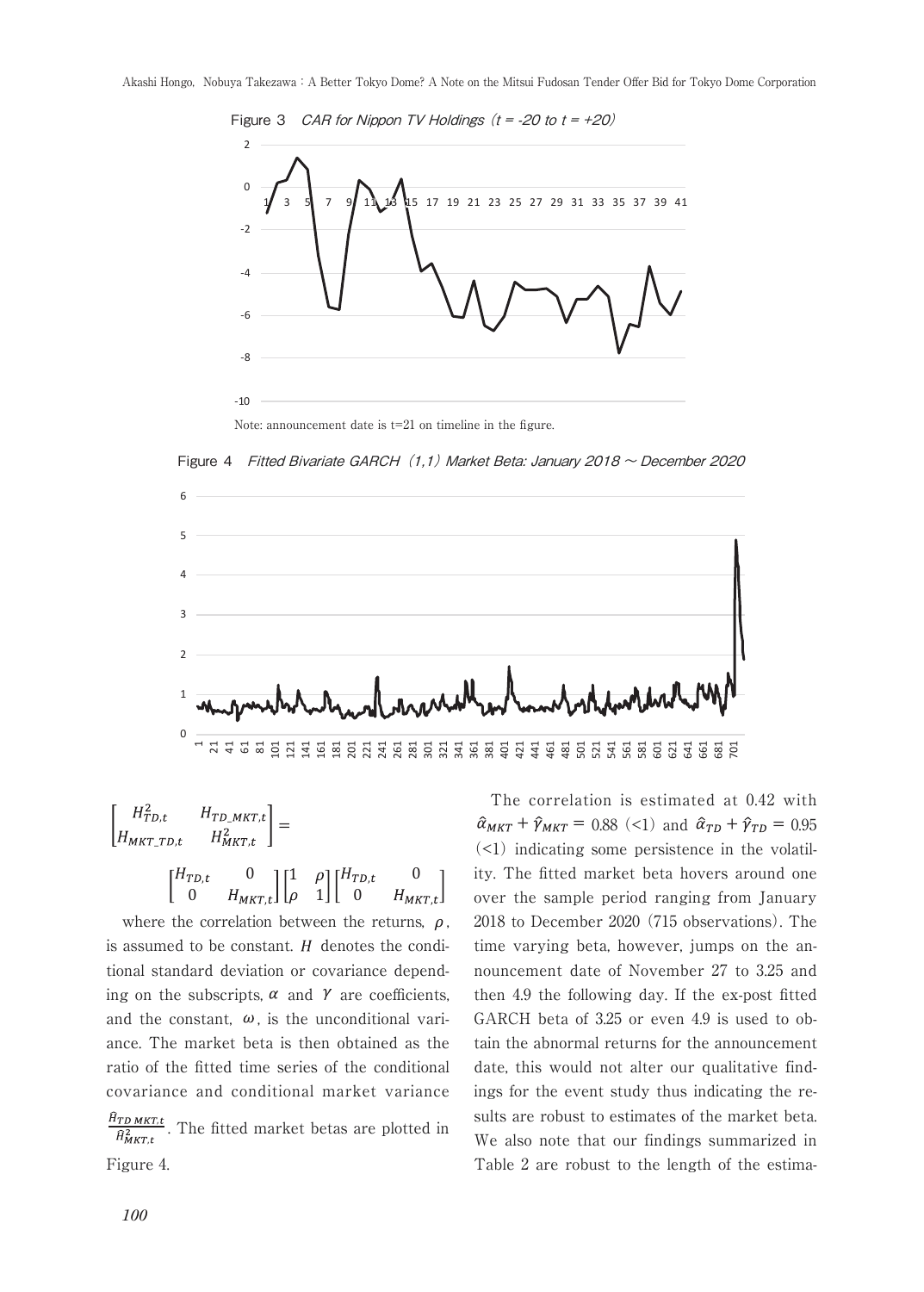| 2017   | 2018   | 2019   | 2020                       |
|--------|--------|--------|----------------------------|
| 14.069 | 14.555 |        | 16,073                     |
| 87.761 | 83.686 |        | 91.557                     |
| 69.441 | 66.478 |        | 74.039                     |
| 5,731  | 5.819  | 5.813  | 5.790                      |
| 12,589 | 11,389 | 11,481 | 11,728                     |
| 9.412  | 11.389 | 11.481 | 11.728                     |
| 2.777  | 3.233  | 3.211  | 3.363                      |
| 6.635  | 8.116  | 6.962  | 8.002                      |
| 1.11%  | 0.32%  | 0.48%  | 0.80%                      |
| 2,729  | 785    | 1,187  | 1.940                      |
|        |        |        | 14.838<br>87.048<br>69.754 |

Table 3 Tokyo Dome Corporation Income Statement and EVA

Note: Data from Tokyo Dome Corp. Financial Statements and Annual Reports. EVA calculations by authors. Figures in million yen. EVA Spread in percent.

tion period and event window as well as market index. The CAR obtained using the NIKKEI index in place of the TOPIX index is not reported but provides qualitatively similar results.

## Ⅳ Historical Financial Performance

Tokyo Dome Corp. recorded stable sales, operating profits, and net income from 2017 through 2020 (Table 3). However, the accounting profit generated by Tokyo Dome Corp. does not necessarily translate into a creation of economic value through its operations unless the return exceeds the opportunity cost of capital. Hence, we turn to an economic value added (EVA) analysis to explore the financial performance of Tokyo Dome Corp. prior to the TOB based on historical data.

EVA is defined as net operating profit after tax (NOPAT) less capital times the opportunity cost of capital (Stewart, 1991; Hongo, 2019). The weighted average cost of capital (WACC) is used as a measure of the opportunity cost of capital. Rearranging terms we have

$$
EVA = \left[\frac{NOPATH}{Capital} - WACC\right] Capital
$$

where *Capital* comprises short-term and longterm debt, and shareholders'equity. The ratio of NOPAT over Capital,  $\frac{NOPATH}{Canital}$ , is defined as the return on capital (ROC) and the EVA spread is defined as ROC less  $WACC$  or  $\frac{NOPAT}{Canital} - WACC$ .

The estimated weighted average cost of capital ranged from a low of 2.51 percent in 2017 to a high of 2.9 percent for 2018 assuming a market risk premium of 4.77 percent (Damodaran, 2021), and a credit risk premium for the cost of debt of 0.578 percent based on the average credit rating of A+ from R&I Credit Ratings and AA- from the Japan Credit Rating Agency. For the market beta we took an average of the fitted GARCH betas over the previous year. As summarized in Table 3, the EVA and EVA spread for Tokyo Dome Corp. was positive suggesting the company created value.

We find EVA was positive from 2017 to 2020 suggesting Tokyo Dome Corp. was creating value prior to the onset of the COVID 19 pandemic (Table 3). However, upon closer inspection of the data, the EVA spread hovers close to zero with a slight reduction in the capital employed in 2020 (Figure 5). Taking 2017 as a benchmark, the diagram reveals Tokyo Dome Corp.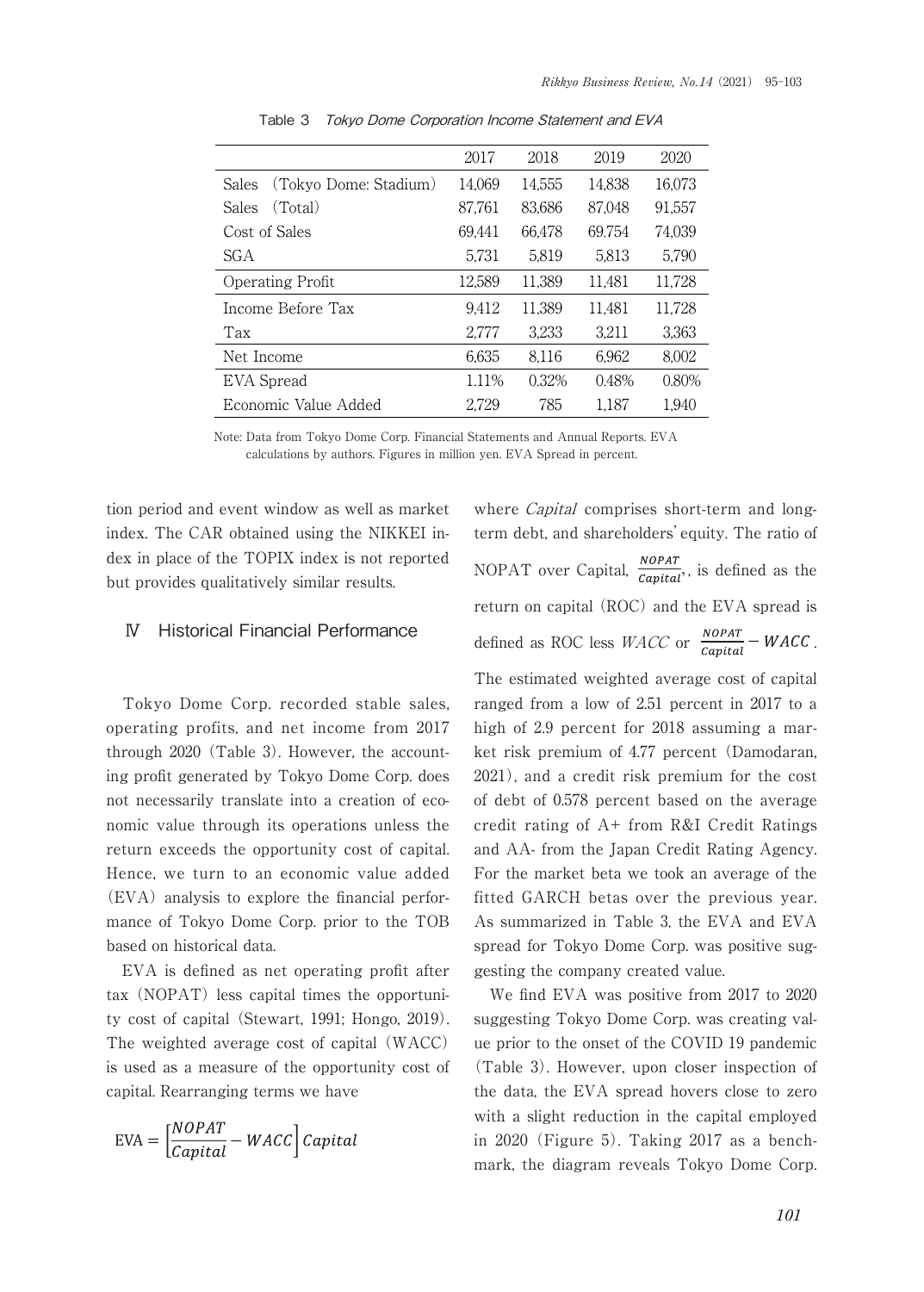

Figure 5 EVA Spread and Capital for Tokyo Dome Corporation



undertook a conservative strategy of enjoying marginal profitability coupled with shrinking capacity. The movement to the left from 2017 to 2020 in Figure 5 is incremental, however, it is not sustainable in the long run thus opening the door for a takeover attempt by Oasis. While our findings indicate that Tokyo Dome Corp. was not necessarily destroying value, it is debatable whether it remained an attractive investment opportunity for potential investors and current shareholders. In this context, the issues raised by Oasis regarding the current management`s ability to maximize operational profitability are not simply unfounded criticisms. Furthermore, one could argue the suggested investments to upgrade the infrastructure of Tokyo Dome are necessary to improve revenue growth and create future economic value.

## Ⅴ Conclusion

This paper is exploratory in nature with the modest objective of illustrating yet another example of the role that financial management and capital markets have to play in the world of professional sports, even in Japan. In this clinical case study, we find the TOB announcement for Tokyo Dome Corp. had a positive impact on stock prices. Based on historical financial data, we can also argue that the proposal to renovate Tokyo Dome and to seek out a naming rights sponsor were reasonable in the context of creating economic value. In this respect, the Oasis proposal and preliminary bid clearly served as a catalyst triggering discussion on the merits of renovating the aged Tokyo Dome. A state-ofthe-art stadium located in central Tokyo would not only transform the consumer-fan experience but would also raise the visibility of Japanese athletics, bringing it to the next level in the world of professional sports.

#### Acknowledgements

We would like to thank Takato Hiraki, Akitoshi Ito, and Benjamin Lim for helpful comments.

#### **Dedication**

This research note is dedicated to the memory of our founding Dean, Professor Noriyoshi Shiraishi, who had a great passion for both sports and applied financial times series econometrics.

#### References –

Bollerslev, T. (1990). Modelling the coherence in short-run nominal exchange rates: A multivariate generalized ARCH model. Review of Economics and Statistics , 72, 498-505.

Damodaran, A. (2021). *Data: Current*. http://pages.